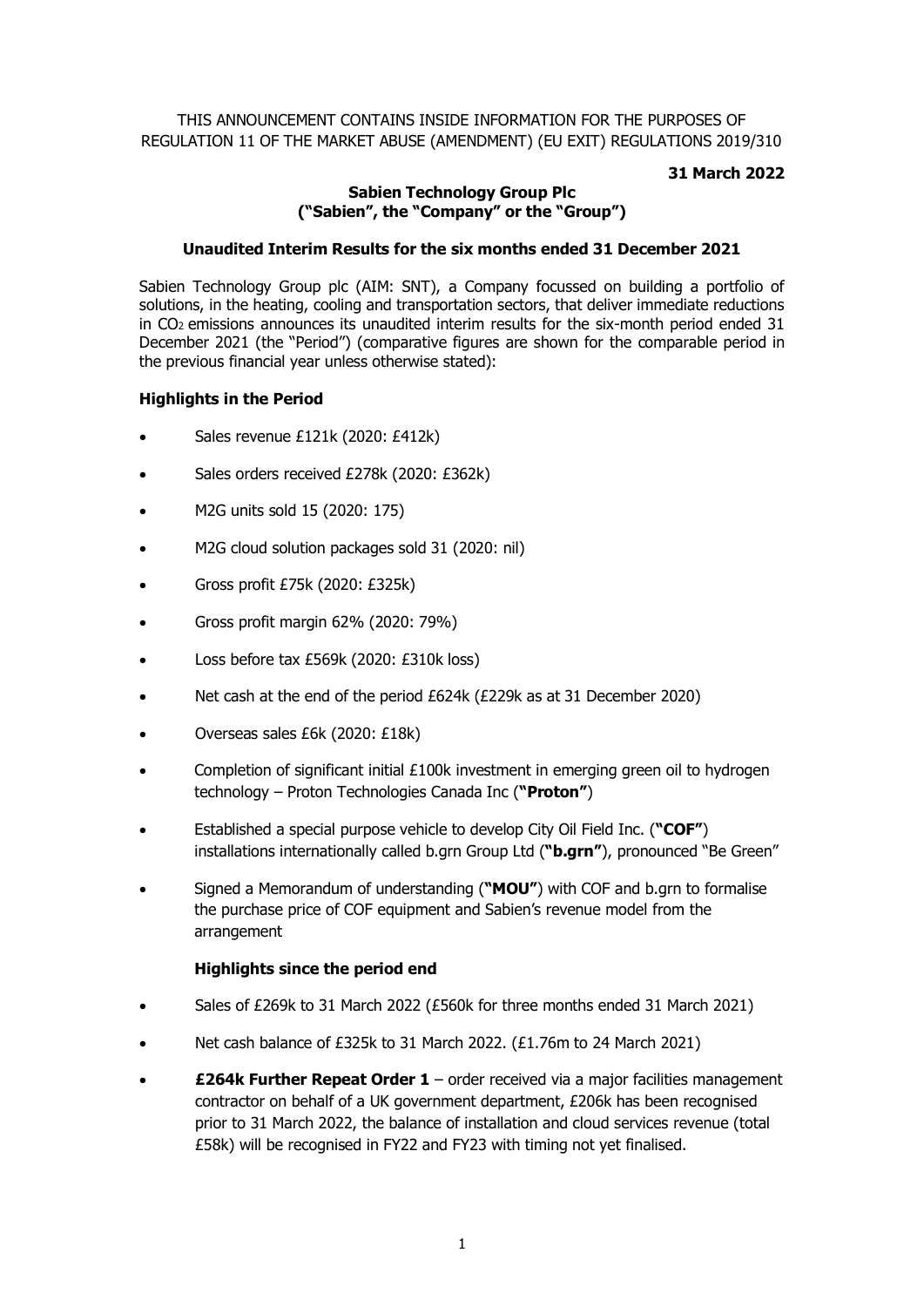- **£264k Further Repeat Order 2** confirmation has been received that a further £264k repeat order from the same UK government department via a different facilities management contractor will be placed within the next two weeks. The revenue profile will be the same as the first £264k order.
- Completion of significant £100k investment in emerging green technology
- Completion of United Kingdom licence agreement with Proton for the provision of an onshore 20 tonnes of hydrogen per day processing facility
- Completion of option agreement with Proton to establish a COF facility at Proton's site in Saskatchewan, Canada
- MOU signed with Irish Renewable Fuels Ltd in relation to the potential establishment of a COF facility at a site in Ireland
- b.grn signed a framework agreement with a subsidiary of Tate Group Limited ("**Tate**") for Tate to become Sabien and b.grn's COF development manager

# **Chairman's statement**

Since Sabien's last annual report in August 2021, much has happened on an economic level and within Sabien's business that reinforces that Sabien is well positioned to capitalise on the current "Green Economic" boom. We have all watched the conflict in Ukraine in a state of horror, and the economic knock-on impact will be significant. Oil prices recently hit a 14 year high of \$130 per barrel and gas prices recently hit an all-time high of over 500p per therm. Coupled with this, the United Nations endorsed an historic resolution on 2 March 2022 to end plastic pollution by addressing the whole lifecycle of plastic, including its production, design and disposal. Sabien's Green Aggregation Strategy has begun to focus on three key areas – the existing Sabien CO2 mitigation device for commercial boilers – M2G, the UK rollout of Proton's oil to hydrogen technology, and the COF plastic to oil technology. Key updates on these areas are as follows.

# M2G Business

The M2G business has been adversely impacted by the world semiconductor supply shortage which has delayed Sabien's sales pipeline conversion. In addition to this, there has been significant Covid related churn in personnel with Sabien's key partners which has also delayed sales. Despite this, we consider that the future for the M2G business is strong. While the sales were disappointing during the first half, the order flow has not dropped significantly, and the Board is hopeful of recovering the sales during 2022, with the impact on Group profitability due to the delay in sales expected to be materially neutral over a 12-month period providing supply chain difficulties do not worsen.

The key metrics to note are the growth in sales of M2G Cloud Solutions (31 in the period, with open forward orders to install a further 115 plus 103 from Further Repeat Order 2) and that more than half of the customers having Cloud Solutions installed have ongoing discussions to install to the customer's wider worldwide, EMEA or UK estates. Customer feedback from the M2G Cloud Solution to date has been very positive. In addition, our channel partner strategy is developing with 56% of sales orders received in the period through channel partners compared to 12% in the same period in FY21.

Consultancy is now an integral part of our solution and is included with all new business. The efficiency insight analytics M2G Cloud connect delivers is unique and well received by clients. The Energy Savings dashboard has an annual renewal which is developing Sabien's recurring revenue streams.

It is also encouraging to see the forward order book of £404k (including Further Repeat Order 2) of which at least £345k is expected to convert to revenue before the end of the financial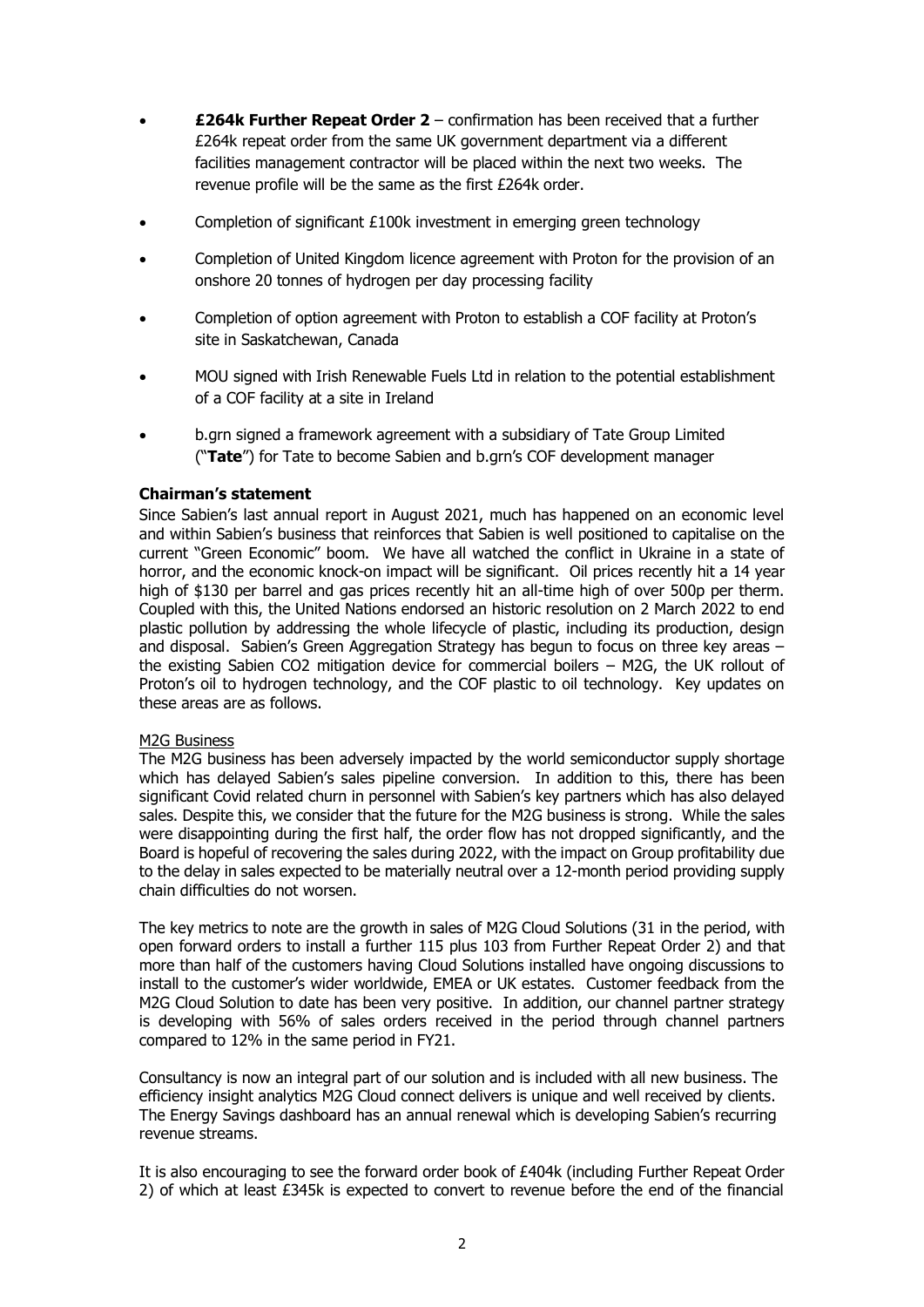year. The next generation of the M2G Cloud Solution – the M2G Evo – development is well advanced and will be market ready before the end of 2022.

### Proton UK Business

Discussions are ongoing with multiple UK oil field owners to identify suitable sites. Owners are motivated to develop a hydrogen production facility on their near to end of life fields, but the sites identified to date have not been suitable for a Proton installation.

### COF Business

In combination with Sabien's b.grn development partner, potential sites have been identified in England, Ireland, Finland and also at Proton's site in Saskatchewan Canada. B.grn has appointed a development manager – Tate Group Ltd. Sabien's sales agency revenue model with COF has been contractually agreed. Market analysis of the UK plastic waste market is underway to identify the best input to be used in the COF process which is able to process the majority of plastic waste types, as well as mixed or dirty waste streams.

### Sabien working capital and director's loan

In order to support the ongoing development of Sabien's business and to provide further working capital, I have agreed to provide a loan facility of up to £209k to the Company through Parris Group Ltd (the "**Loan**")**.** The Loan, which has an initial term of 12 months, can be repaid by any means, including from the proceeds of the exercise of warrants I have in the Company which expire in February 2023 (see the announcement of 3 February 2021 – the "**Warrants**"). The key terms of the Loan are as follows:

- Up to £209,302.33 (the exercise value of the Warrants)
- Interest rate of 6%
- Interest payable quarterly
- Repayable on demand, after an initial period of 12 months unless replaced by another debt facility
- Able to be repaid by the exercise of the Warrants or by way of participation in a wider equity fundraising
- Unsecured
- For working capital purposes
- £100,000 has been immediately drawn down

In addition to the Loan, the £528k from Further Repeat Orders 1 and 2 will provide additional working capital for the Group to continue for a period of not less than 12 months from today's date. Approximately  $£150,000$  of the cash expended during the first half of the year was of a non-recurring nature. The Company will review its longer-term working capital requirements as part of the audit process for the current financial year.

In summary, the Board remains committed to Sabien's strategic direction and expects the strategy to deliver value for shareholders in the near future.

# **Richard Parris**

Executive Chairman 31 March 2021

# **Related Party Transaction**

Parris Group Ltd is a Company controlled by Richard Parris, the Executive Chairman of the Company, and his family. The Board, other than Mr Parris, considers, having consulted with Allenby Capital Limited, the Company's nominated adviser, that the terms of the Loan are fair and reasonable insofar as its shareholders are concerned.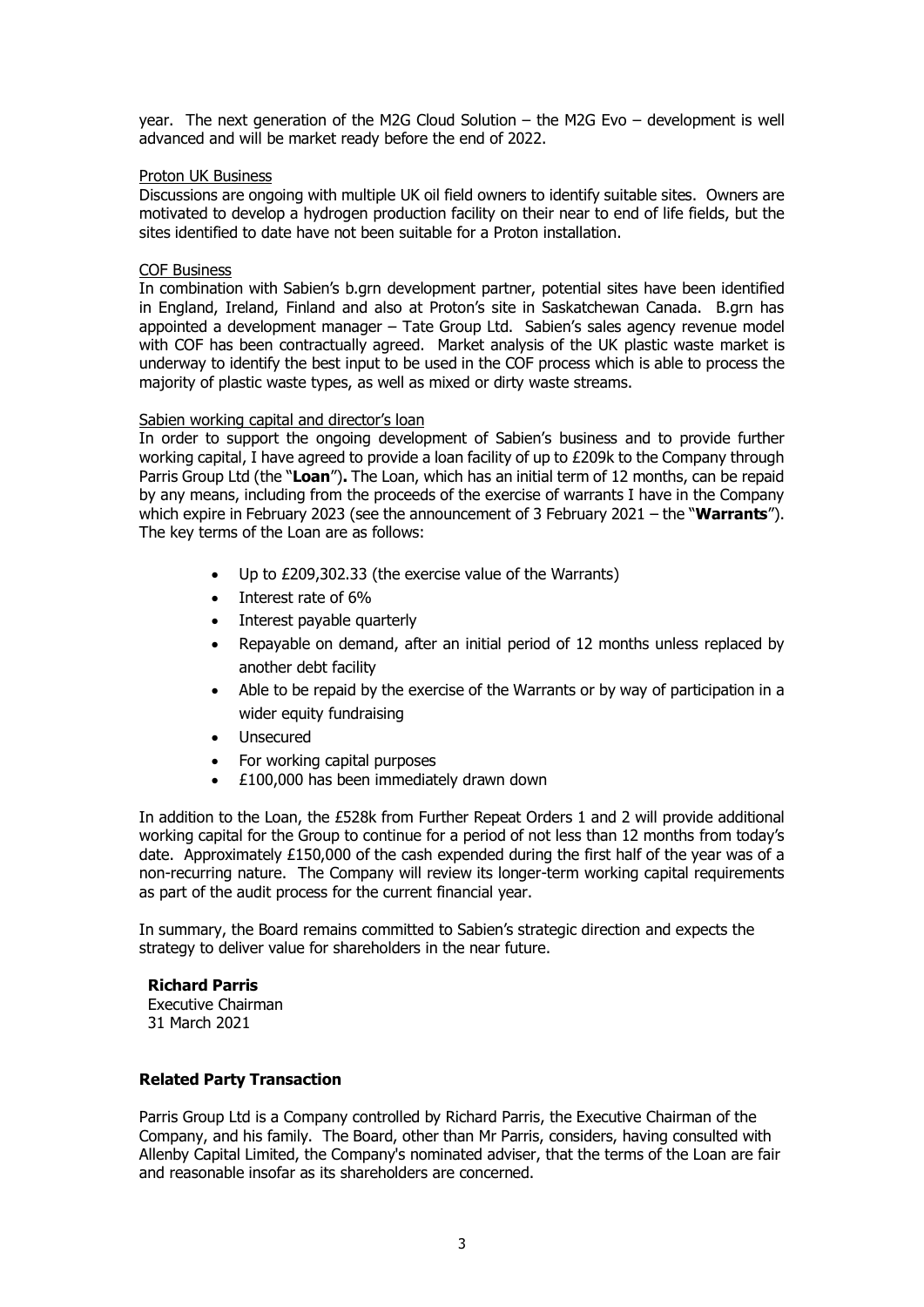| For further information:<br><b>Sabien Technology Group plc</b><br>Richard Parris, Executive Chairman  | +44 20 7993 3700 |
|-------------------------------------------------------------------------------------------------------|------------------|
| <b>Allenby Capital Limited (Nominated Adviser)</b><br>John Depasquale / Nick Harriss / Vivek Bhardwaj | +44 203 328 5656 |
| <b>Peterhouse Capital Limited (Broker)</b><br>Duncan Vasey / Lucy Williams                            | +44 207 469 0930 |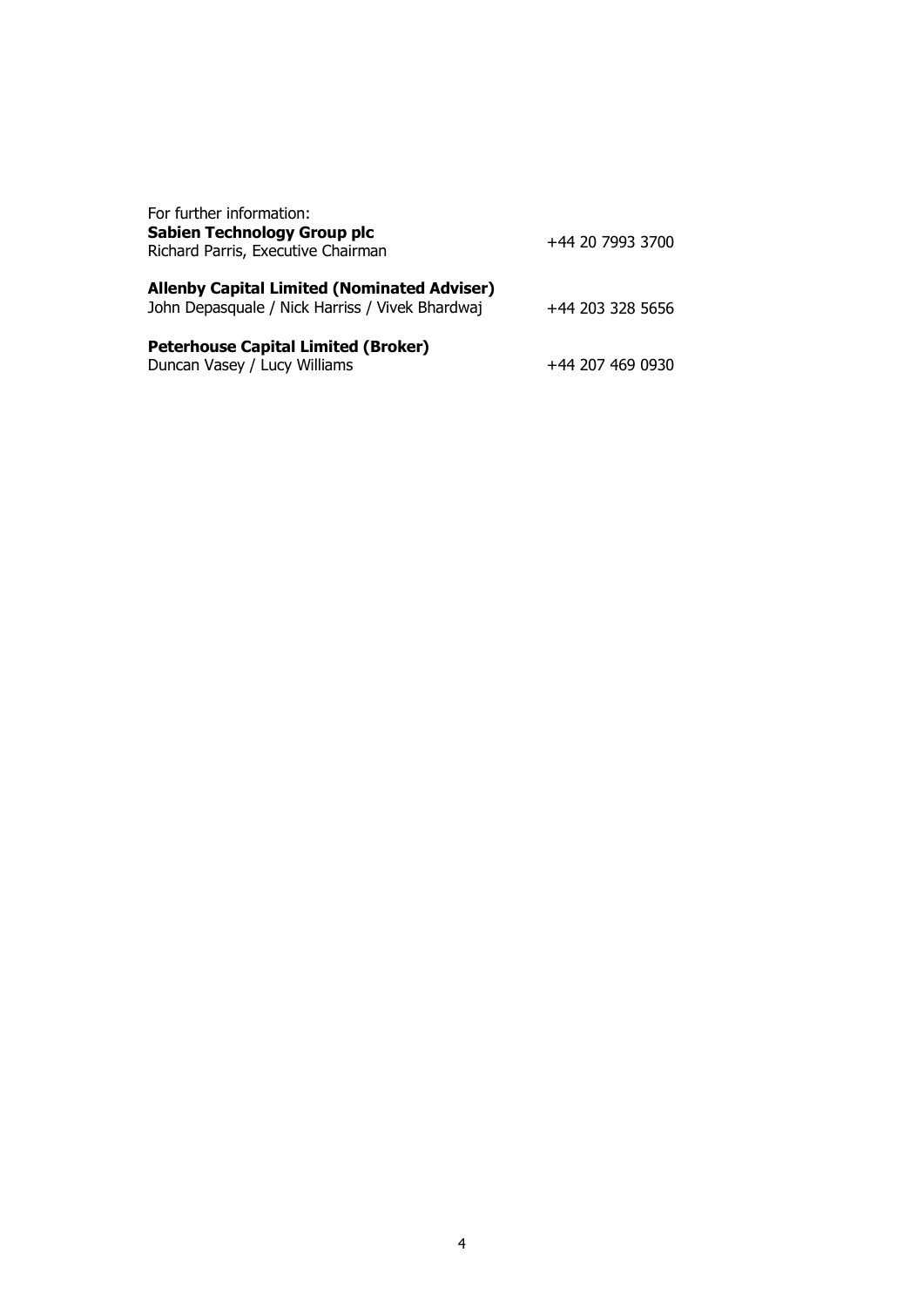**Unaudited Condensed Group Statement of Comprehensive Income for the period ended 31 December 2021**

| <b>Notes</b>                                                                   |        | 6 months to<br>31<br>December<br>2021<br>Unaudited<br>£'000 | 6 months to<br>31<br>December<br>2020<br>Unaudited<br>£'000 | Year to<br>30<br>June<br>2021<br>Audited<br>£'000 |
|--------------------------------------------------------------------------------|--------|-------------------------------------------------------------|-------------------------------------------------------------|---------------------------------------------------|
| <b>Revenue</b><br>Cost of Sales                                                |        | 121<br>(46)                                                 | 412<br>(87)                                                 | 971<br>(153)                                      |
| <b>Gross Profit</b>                                                            |        | 75                                                          | 325                                                         | 818                                               |
| Administrative expenses                                                        |        | (639)                                                       | (522)                                                       | (1, 182)                                          |
| Exceptional item                                                               |        | (9)                                                         | (132)                                                       | (180)                                             |
| <b>Operating loss</b>                                                          |        | (573)                                                       | (329)                                                       | (544)                                             |
| Other income                                                                   |        | 8                                                           | 19                                                          | 35                                                |
| Finance expense                                                                |        | (4)                                                         |                                                             |                                                   |
| Loss before tax                                                                |        | (569)                                                       | (310)                                                       | (509)                                             |
| Tax credit                                                                     |        |                                                             |                                                             |                                                   |
| Loss for the period attributable<br>to equity holders of the parent<br>company |        | (569)                                                       | (310)                                                       | (509)                                             |
| Other comprehensive income for<br>the period                                   |        | (1)                                                         |                                                             |                                                   |
| <b>Total comprehensive income for</b><br>the period                            |        | (570)                                                       | (310)                                                       | (509)                                             |
| Loss per share in pence - basic<br>Loss per share in pence - diluted           | 3<br>3 | (3.90)p<br>(3.90)p                                          | (8.55)p<br>(8.55)p                                          | (6.40)p<br>(6.40)p                                |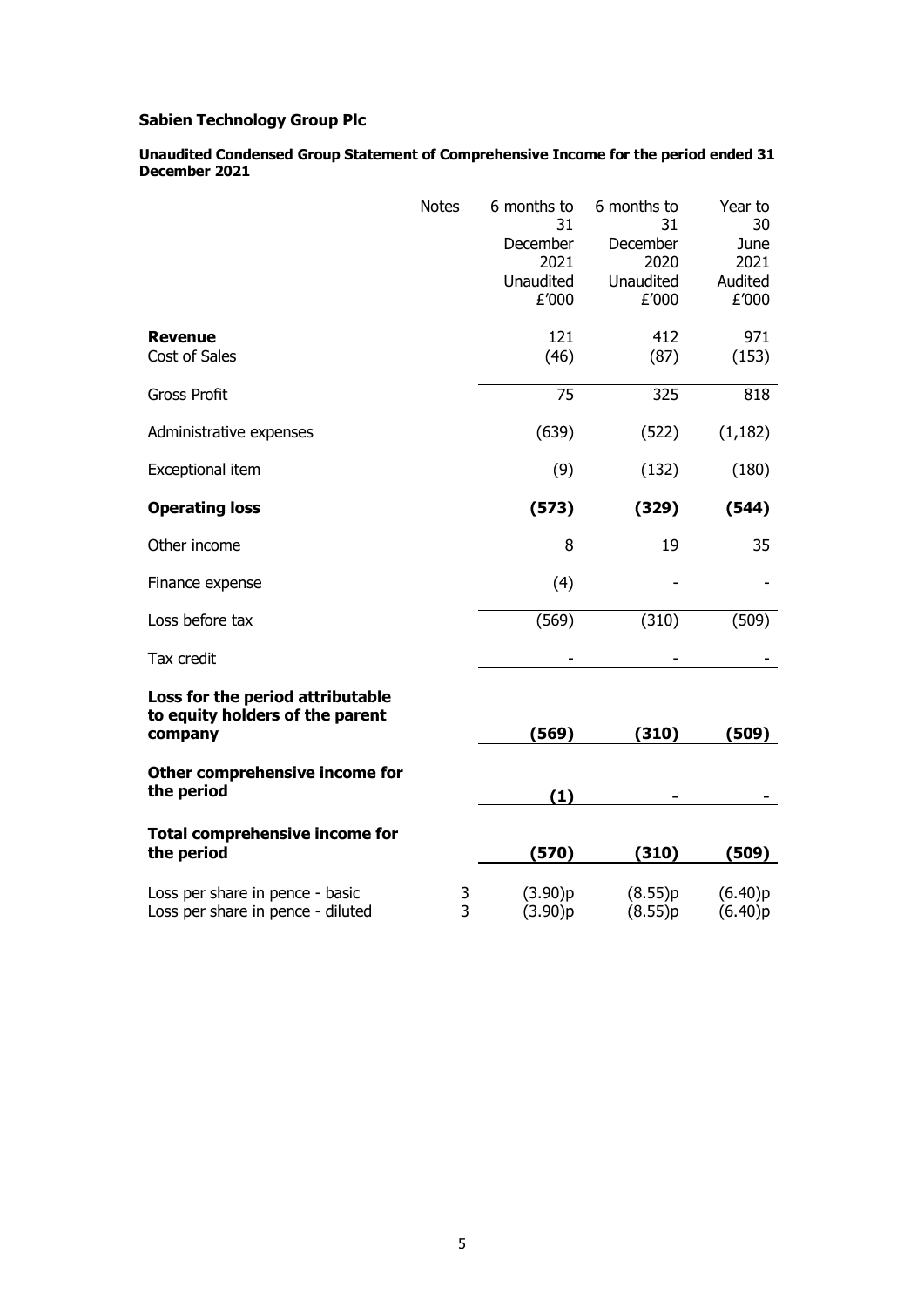# **Unaudited Condensed Group Statement of Financial Position as at 31 December 2021**

|                                          | <b>Notes</b>   | 31 December<br>2021<br>Unaudited<br>£'000 | 31 December<br>2020<br>Unaudited<br>£'000 | 30 June<br>2021<br>Audited<br>£'000 |
|------------------------------------------|----------------|-------------------------------------------|-------------------------------------------|-------------------------------------|
| <b>ASSETS</b>                            |                |                                           |                                           |                                     |
| <b>Non-current assets</b>                |                |                                           |                                           |                                     |
| Property, plant and equipment            |                | 2                                         | 29                                        | 35                                  |
| Other intangible assets                  |                | 83                                        | 80                                        | 57                                  |
| <b>Investments</b>                       |                | 200                                       |                                           | 100                                 |
| Total non-current assets                 |                | 285                                       | 109                                       | 192                                 |
| <b>Current assets</b>                    |                |                                           |                                           |                                     |
| <b>Inventories</b>                       |                | 27                                        | 42                                        | 24                                  |
| Trade and other receivables              |                | 166                                       | 70                                        | 51                                  |
| Cash and cash equivalents                |                | 624                                       | 229                                       | 1,399                               |
| Total current assets                     |                | 817                                       | 341                                       | 1,474                               |
| <b>TOTAL ASSETS</b>                      |                |                                           | 450                                       |                                     |
|                                          |                | 1,102                                     |                                           | 1,666                               |
| <b>EQUITY AND LIABILITIES</b>            |                |                                           |                                           |                                     |
| <b>Current liabilities</b>               |                |                                           |                                           |                                     |
| Trade and other payables                 |                | 137                                       | 366                                       | 161                                 |
| <b>Borrowings</b>                        |                | 36                                        |                                           | 36                                  |
| <b>Total current liabilities</b>         |                | 173                                       | 366                                       | 197                                 |
| <b>Non-current liabilities</b>           |                |                                           |                                           |                                     |
| <b>Borrowings</b>                        |                | 127                                       | 181                                       | 145                                 |
| <b>Total non-current liabilities</b>     |                | 127                                       | 181                                       | 145                                 |
|                                          |                |                                           |                                           |                                     |
| <b>EQUITY</b>                            |                |                                           |                                           |                                     |
| Equity attributable to equity holders of |                |                                           |                                           |                                     |
| the parent                               |                |                                           |                                           |                                     |
| Share capital                            | $\overline{4}$ | 3,354                                     | 3,058                                     | 3,350                               |
| Other reserves                           |                | 3,553                                     | 2,181                                     | 3,509                               |
| Translation reserve                      |                | (1)                                       |                                           |                                     |
| Retained earnings                        |                | (6, 104)                                  | (5, 336)                                  | (5, 535)                            |
| <b>Total equity</b>                      |                | 802                                       | (97)                                      | 1,324                               |
| <b>TOTAL EQUITY AND LIABILITIES</b>      |                | 1,102                                     | 450                                       | 1,666                               |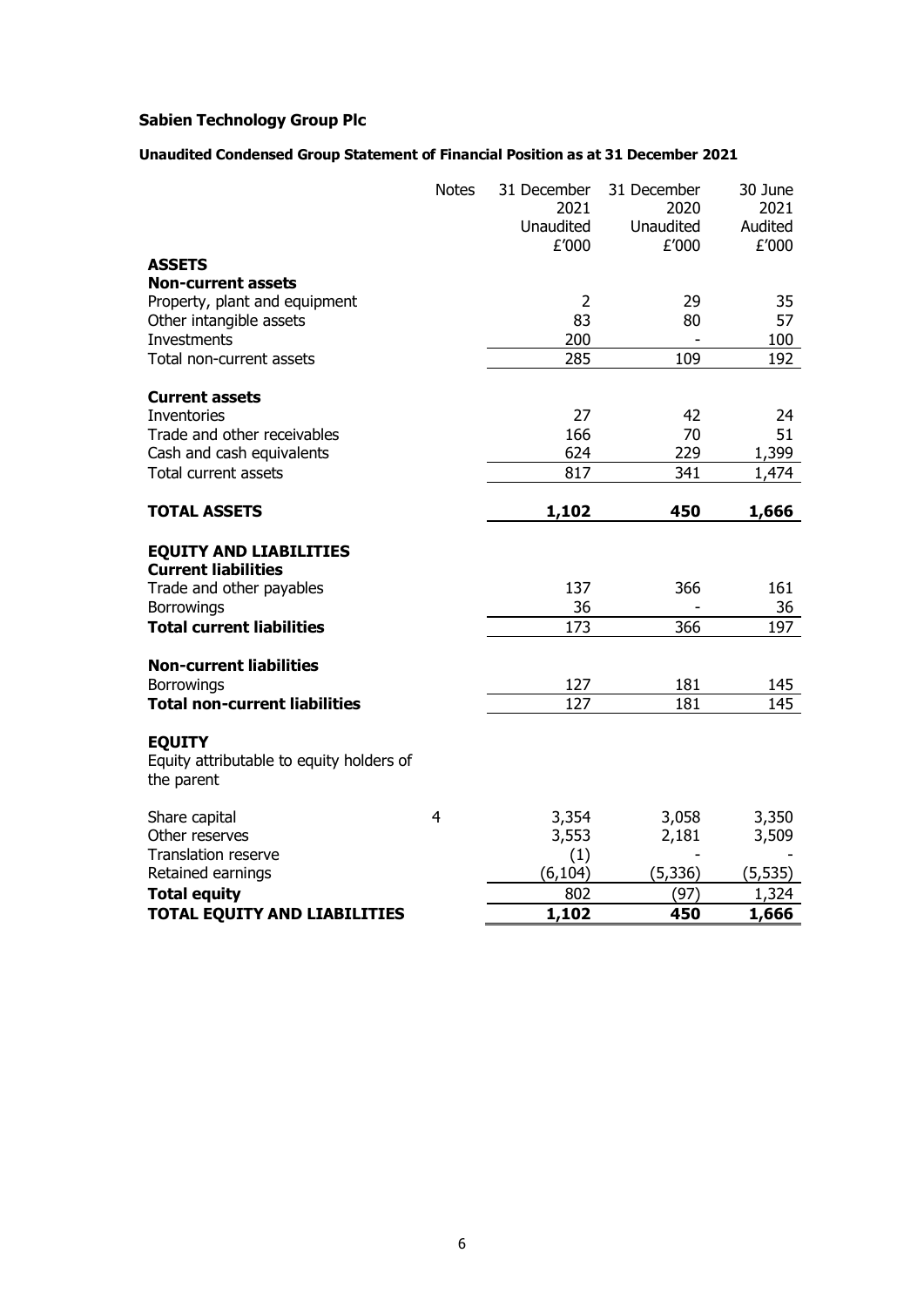# **Unaudited Condensed Group Cash Flow Statement for the period ended 31 December 2021**

|                                                                    | 6 months                               | 6 months<br>to                          | Year                             |
|--------------------------------------------------------------------|----------------------------------------|-----------------------------------------|----------------------------------|
|                                                                    | to<br>31 December<br>2021<br>Unaudited | 31 December<br>2020<br><b>Unaudited</b> | to<br>30 June<br>2021<br>Audited |
|                                                                    | £'000                                  | £'000                                   | £'000                            |
| Cash flows from operating activities                               |                                        |                                         |                                  |
| Loss before taxation<br>Adjustments for:                           | (569)                                  | (310)                                   | (509)                            |
| Depreciation and amortisation                                      | 24                                     | 27                                      | 51                               |
| Finance expense<br>Foreign currency reserve movement               | 4<br>(1)                               |                                         |                                  |
| Loss on disposal of fixed assets                                   |                                        |                                         | 11                               |
| Decrease in trade and other receivables                            | (114)                                  | 12                                      | 32                               |
| Decrease/(increase) in inventories                                 | 4                                      | (1)                                     | 15                               |
| Decrease in trade and other payables                               | (15)                                   | (262)                                   | (466)                            |
| Net cash outflow from operating                                    |                                        |                                         |                                  |
| activities                                                         | (667)                                  | (534)                                   | (866)                            |
| Cash flows from investing activities                               |                                        |                                         |                                  |
| Investments acquired                                               | (100)                                  |                                         | (100)                            |
| Purchase of property, plant and equipment<br>and intangible assets |                                        |                                         |                                  |
| Purchase of intangibles                                            | (24)                                   | (15)                                    | (33)                             |
| Net cash outflow from investing                                    |                                        |                                         |                                  |
| activities                                                         | (124)                                  | (15)                                    | (133)                            |
| <b>Cash flows from financing activities</b>                        |                                        |                                         |                                  |
| Proceeds from share issues                                         | 48                                     |                                         | 1,700                            |
| Repayment of borrowings<br>Share issue costs                       | (32)                                   |                                         | (80)                             |
|                                                                    |                                        |                                         |                                  |
| Net cash generated by financing                                    |                                        |                                         |                                  |
| <b>activities</b>                                                  | 16                                     |                                         | 1,620                            |
| Net (decrease)/increase in cash and cash                           |                                        |                                         |                                  |
| equivalents                                                        | (775)                                  | (549)                                   | 621                              |
| Cash and cash equivalents at beginning of                          |                                        |                                         |                                  |
| period                                                             | 1,399                                  | 778                                     | 778                              |
| Cash and cash equivalents at end of<br>period                      | 624                                    | 229                                     | 1,399                            |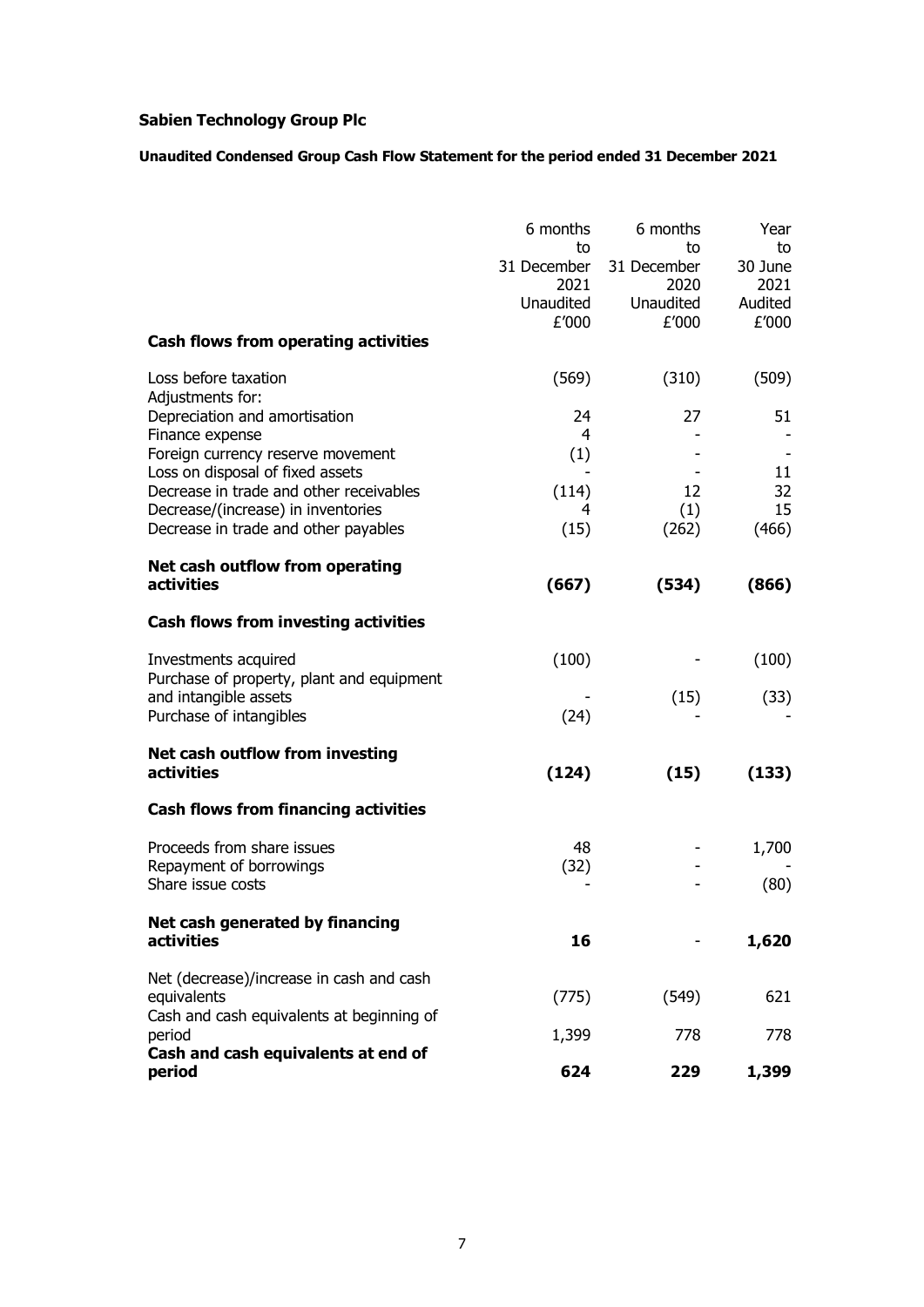# **Unaudited Condensed Group Statement of Changes in Equity as at 31 December 2021**

|                                                           | Share<br>capital | Share<br>premium | Share based<br>payment<br>reserve | Translation<br>reserve | Retained<br>earnings     | <b>Total</b><br>equity |
|-----------------------------------------------------------|------------------|------------------|-----------------------------------|------------------------|--------------------------|------------------------|
|                                                           | £'000            | £'000            | £'000                             | £'000                  | £'000                    | £'000                  |
| <b>Balance at 1 July</b><br>2020                          | 3,058            | 2,180            | 1                                 |                        | (5,026)                  | 213                    |
| Loss for the period<br>1 July 2020 to<br>31 December 2020 |                  |                  |                                   |                        | (310)                    | (310)                  |
| <b>Balance at 31</b><br>December 2020                     | 3,058            | 2,180            | 1                                 |                        | (5, 336)                 | (97)                   |
| Loss for the period<br>1 January 2021 to 30<br>June 2021  |                  |                  |                                   |                        | (199)                    | (199)                  |
| Share issue                                               | 292              | 1,408            |                                   |                        | $\overline{\phantom{a}}$ | 1,700                  |
| Share issue expenses                                      |                  | (80)             |                                   |                        |                          | (80)                   |
| <b>Balance at 30 June</b><br>2021                         | 3,350            | 3,508            | $\mathbf{1}$                      |                        | (5, 535)                 | 1,324                  |
| Loss for the period<br>1 July 2021 to<br>31 December 2021 |                  |                  |                                   |                        | (569)                    | (569)                  |
| Warrant issue                                             |                  | (28)             | 28                                |                        |                          |                        |
| Share issue                                               | 4                | 44               |                                   |                        |                          | 48                     |
| Exchange difference<br>on consolidation                   |                  |                  |                                   | (1)                    |                          | (1)                    |
| <b>Balance at 31</b><br>December 2021                     | 3,354            | 3,524            | 29                                | (1)                    | (6, 104)                 | 802                    |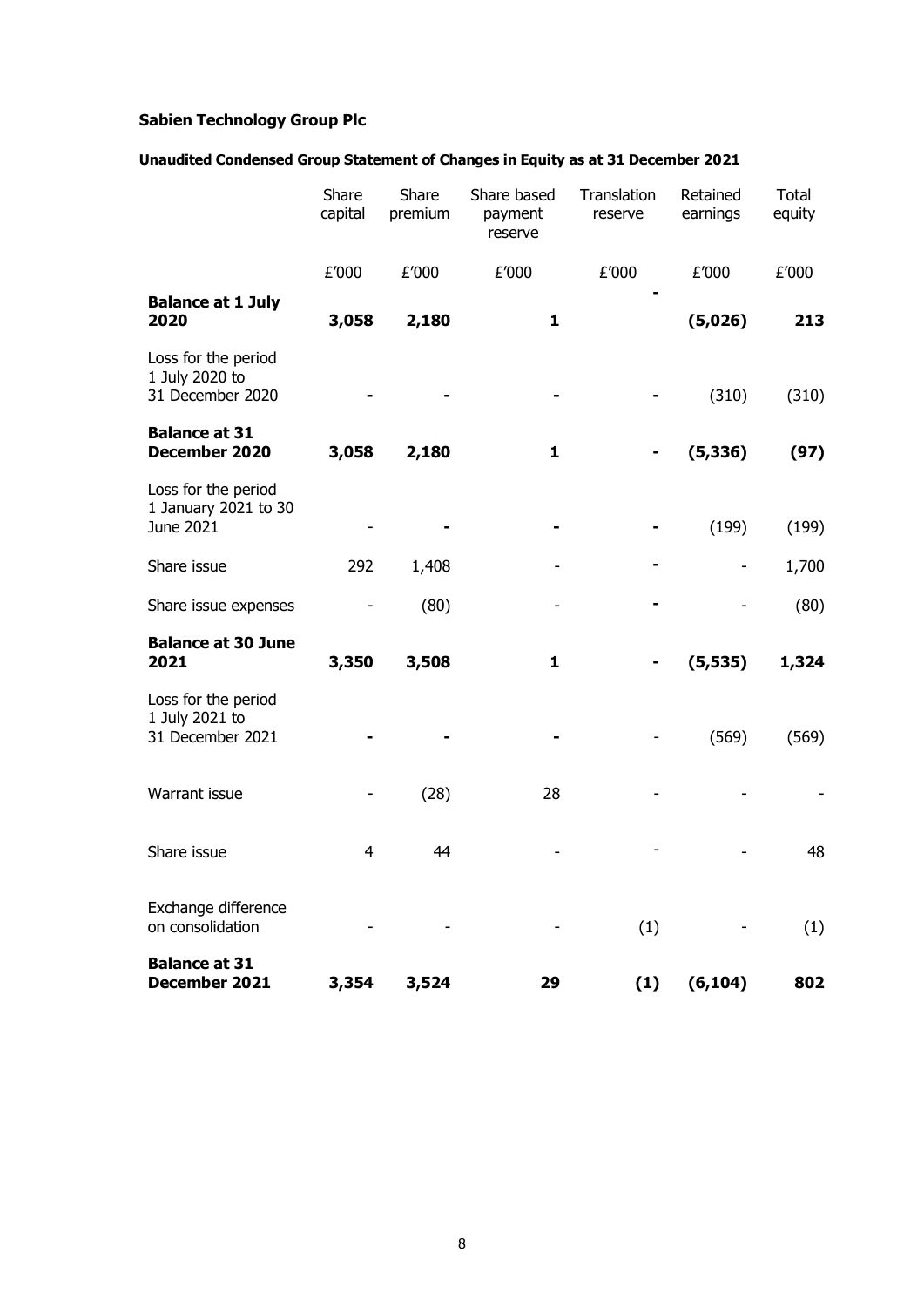### **Notes to the Financial Statements for the period ended 31 December 2021**

### **1. Accounting policies**

The interim financial information has not been audited or reviewed by the auditors and does not constitute statutory accounts for the purpose of Sections 434 and 435 of the Companies Act 2006.

The financial information in this document has been prepared using accounting principles generally accepted under International Financial Reporting Standards and is consistent with those used in the preparation of the most recent annual financial statements.

The following significant principal accounting policies have been used consistently in the preparation of the consolidated financial information of the Group. The consolidated information comprises the Company and its subsidiaries (together referred to as "the Group").

a) **Basis of Preparation**: The financial information in this document has been prepared using accounting principles generally accepted under UK adopted International Financial Reporting Standards ("IFRS").

The directors expect to apply these accounting policies which are consistent with UK adopted International Financial Reporting Standards in the Group's Annual Report and Financial Statements for all future reporting periods.

The Directors believe that, despite the losses incurred in the past six month period and the uncertainty as to the timing of future profitability, the Group is a going concern and have accordingly prepared these financial statements on a going concern basis.

The key performance indicator for the Group is M2G unit sales which showed a reduction in the six months to 15 units (2020: 175). In addition new M2G Cloud sales were 31 units in the period (2020:nil). Despite this, the Statement of Financial Position showed positive net assets of £802k at 31 December 2021 and cash reserves of £624k. The cashflow forecasts prepared by the Directors confirm that the Group will have sufficient working capital to settle its liabilities as they fall due for a period of not less than 12 months from the date of the approval of these financial statements.

The interim consolidated financial statements have been prepared on the historical cost basis and are presented in £'000 unless otherwise stated.

b) **Basis of consolidation**: The condensed consolidated financial statements incorporate the financial statements of the Company and entities controlled by the Company (its subsidiaries) at 31 December 2021. Control is achieved where the Company has the power to govern the financial and operating policies of an investee entity so as to obtain benefit from its activities.

Except as noted below, the financial information of subsidiaries is included in the condensed consolidated financial statements using the acquisition method of accounting. On the date of acquisition the assets and liabilities of the relevant subsidiaries are measured at their fair values.

All intra-Group transactions, balances, income and expenses are eliminated on consolidation.

**Accounting for the Company's acquisition of the controlling interest in Sabien Technology Limited:** The Company's controlling interest in its directly held subsidiary, Sabien Technology Limited, was acquired through a transaction under common control, as defined in IFRS 3 Business Combinations. The directors note that transactions under common control are outside the scope of IFRS 3 and that there is no guidance elsewhere in IFRS covering such transactions.

IFRS contain specific guidance to be followed where a transaction falls outside the scope of IFRS. This guidance is included at paragraphs 10 to 12 of IAS 8 Accounting Policies, Changes in Accounting Estimates and Errors. This requires, inter alia, that where IFRS does not include guidance for a particular issue, the directors may also consider the most recent pronouncements of other standard setting bodies that use a similar conceptual framework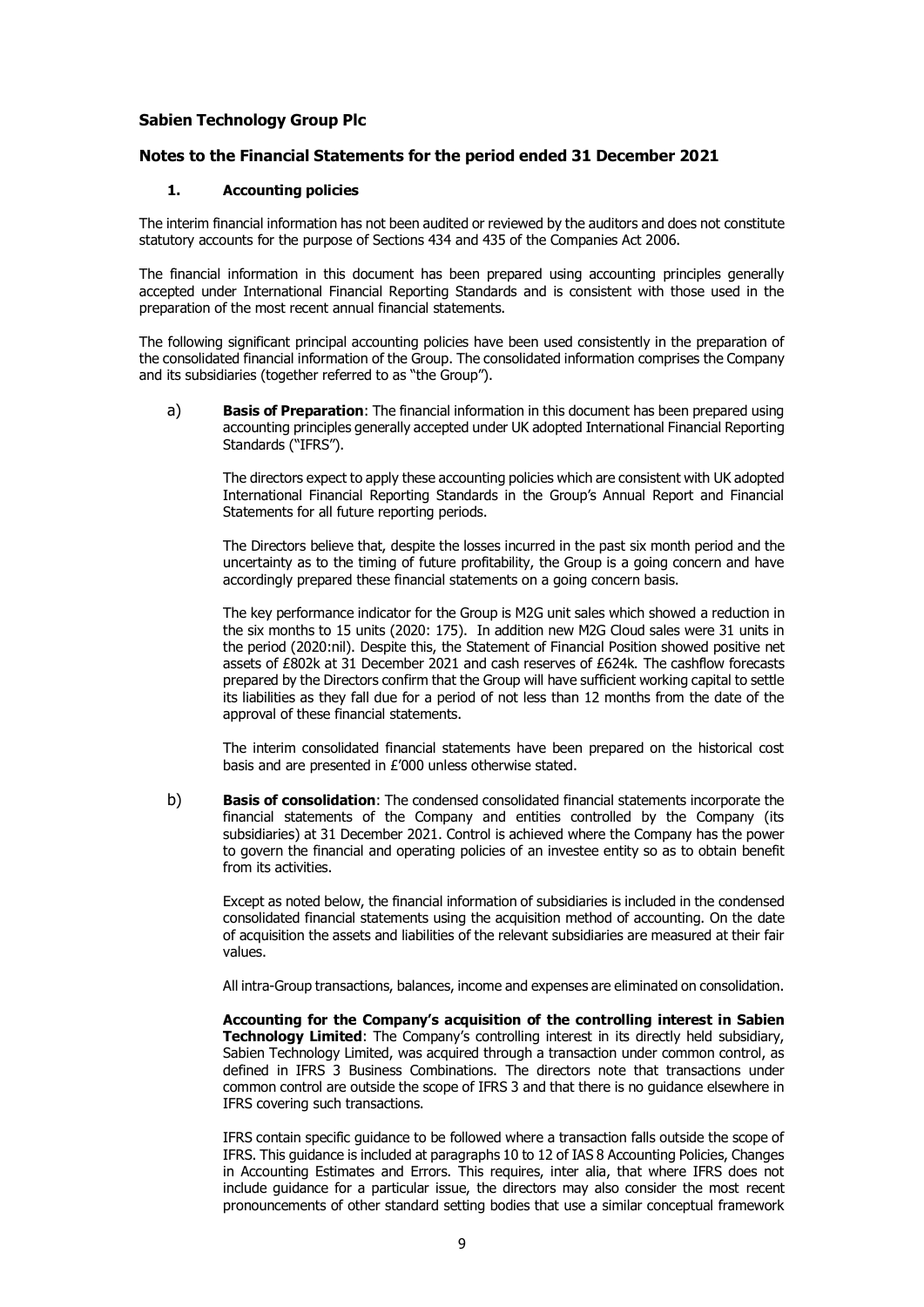to develop accounting standards. In this regard, it is noted that the UK standard FRS 6 addresses the question of business combinations under common control.

In contrast to IFRS 3, FRS 6 sets out accounting guidance for transactions under common control. The guidance contained in FRS 6 indicates that merger accounting may be used when accounting for transactions under common control.

Having considered the requirements of IAS 8, and the guidance included in FRS 6, it is considered appropriate to use a form of accounting which is similar to pooling of interest when dealing with the transaction in which the Company acquired its controlling interest in Sabien Technology Limited.

In consequence, the condensed consolidated financial statements for Sabien Technology Group Plc report the result of operations for the period as though the acquisition of its controlling interest through a transaction under common control had occurred at 1 October 2005. The effect of intercompany transactions has been eliminated in determining the results of operations for the year prior to acquisition of the controlling interest, meaning that those results are on substantially the same basis as the results of operations for the year after the acquisition of the controlling interest.

Similarly, the consolidated balance sheet and other financial information have been presented as though the assets and liabilities of the combining entities had been transferred at 1 October 2005.

Whilst FRS 6 is no longer effective similar requirements are set out in the current UK Financial Reporting Standard, FRS 102, in respect of such transactions.

The Group took advantage of Section 131 of the Companies Act 1985 and debited the difference arising on the merger with Sabien Technology Limited to a merger reserve.

c) **Property, plant and equipment**: Property, plant and equipment are stated at cost less accumulated depreciation. Assets are written off on a straight-line basis over their estimated useful life commencing when the asset is brought into use. The useful lives of the assets held by the Group are considered to be as follows:

Office equipment, fixtures and fittings 3-4 years

d) **Intangible assets**: Intellectual property, which is controlled through custody of legal rights and could be sold separately from the rest of the business, is capitalised where fair values can be reliably measured.

Intellectual property is amortised on a straight line basis evenly over its expected useful life of 20 years.

Impairment tests on the carrying value of intangible assets are undertaken:

- At the end of the first full financial year following acquisition; and
- In other periods if events or changes in circumstances indicate that the carrying value may not be fully recoverable.

If any such indication exists, the recoverable amount of the asset is estimated in order to determine the extent of the impairment loss (if any). Recoverable amount is the higher of the fair value, less costs to sell, and value in use. In assessing the value in use, the estimated future cash flows are discounted to their present value using a pre-tax discount rate that reflects current market assessments of the time value of money and the risks specific to the asset for which the estimates of future cash flows have not been adjusted.

If the recoverable amount of an asset is estimated to be less than its carrying amount, the carrying amount of the asset is reduced to its recoverable amount. An impairment loss is recognised as an expense immediately.

Where an impairment loss subsequently reverses, the carrying amount of the asset is increased to the revised estimate of its recoverable amount, but only in so far that the increased carrying amount does not exceed the carrying amount that would have been determined had no impairment loss been recognised for the asset in prior years. A reversal of an impairment loss is recognised in income immediately.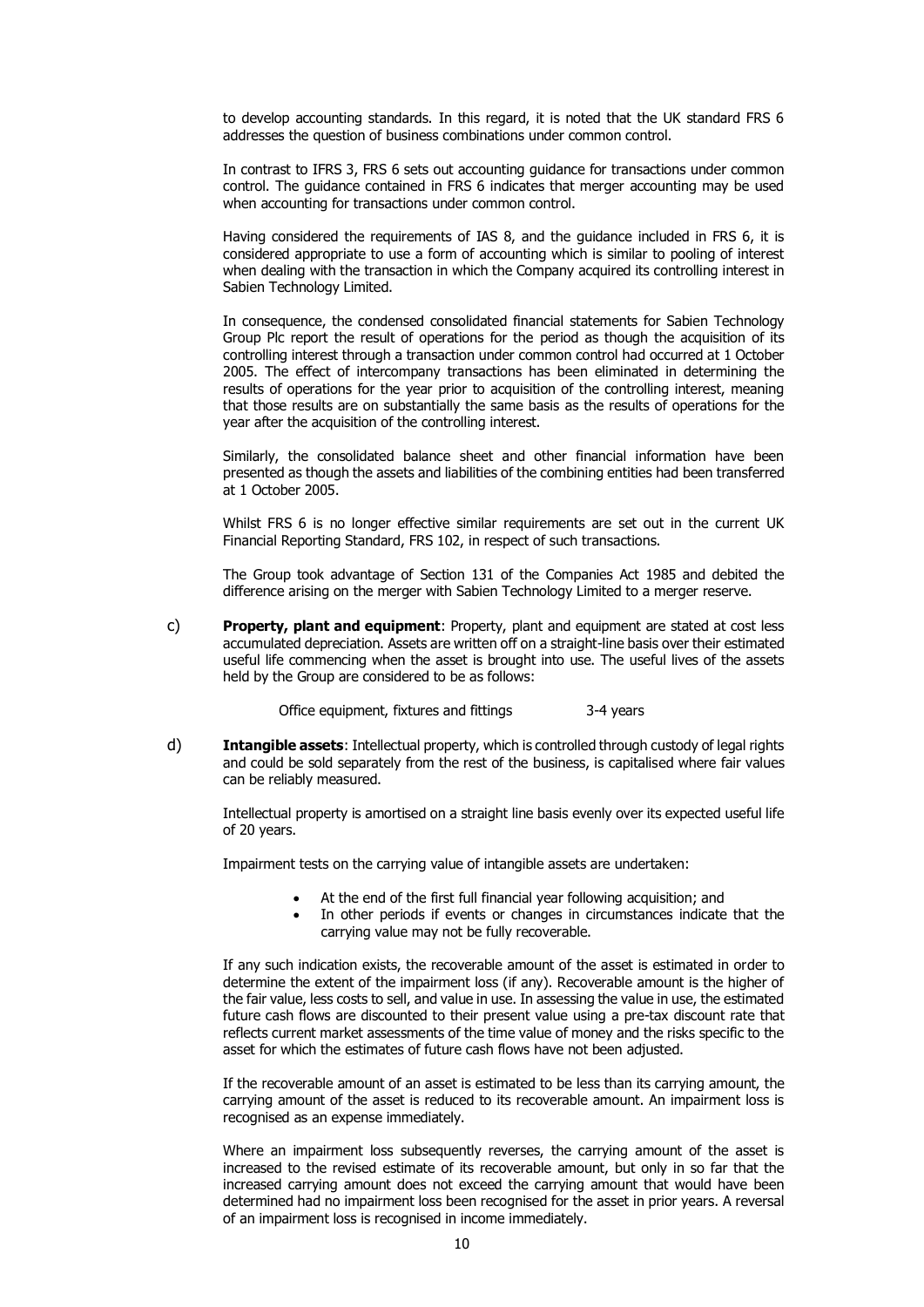- e) **Fixed asset investments**: Fixed asset investments are stated at cost less any provision for impairment in value.
- f) **Inventories:** Inventories are valued at the lower of average cost and net realisable value.

#### g) **Financial Instruments**

Financial Assets

The Group classifies its financial assets as financial assets at amortised cost and cash. The classification depends on the purpose for which the financial assets were acquired. Management determines the classification of its financial assets at initial recognition.

Financial assets amortised cost are non-derivative financial assets with fixed or determinable payments that are not quoted in an active market. They are included in current assets, except for maturities greater than 12 months after the balance sheet date. These are classified as non-current assets.

Trade receivables are classified as financial assets at amortised cost and are recognised at fair value less provision for impairment. Trade receivables, with standard payment terms of between 30 to 65 days, are recognised and carried at the lower of their original invoiced and recoverable amount. Where the time value of money is material, receivables are carried at amortised cost.

A loss allowance is recognised on initial recognition of financial assets held at amortised cost, based on expected credit losses, and is re-measured annually with changes appearing in profit or loss. Where there has been a significant increase in credit risk of the financial instrument since initial recognition, the loss allowance is measured based on lifetime expected losses. In all other cases, the loss allowance is measured based on 12-month expected losses. For assets with a maturity of 12 months or less, including trade receivables, the 12-month expected loss allowance is equal to the lifetime expected loss allowance.

Short term financial assets are measured at transaction price, less any impairment. Loans receivable are measured at transaction price net of transaction costs and measured subsequently at amortised cost using the effective interest method, less any impairment.

#### Financial Liabilities

The Group classifies its financial liabilities as trade payables and other short term monetary liabilities. Trade payables and other short term monetary liabilities are recorded initially at their fair value and subsequently at amortised cost. They are classified as non-current when the payment falls due more than 12 months after the balance sheet date.

### h) **Cash and Cash Equivalents**

Cash and cash equivalents includes cash in hand, deposits held at call with banks, other short term highly liquid investments with original maturities of three months or less, and bank overdrafts.

### i) **Revenue recognition**

Revenue is measured based on the consideration to which the Group expects to be entitled in a contract with a customer and excludes amounts collected on behalf of third parties. The Group recognises revenue when it transfers control of a product or service to a customer.

Revenue from sale of goods is recognised upon delivery and installation at a customer site or delivery to a customer's incumbent facilities manager which subsequently carries out the installation itself. However, in this latter case, where the Group is responsible for the project management of the installations, revenue is recognised upon installation at the customer site. Where goods are delivered to overseas distributors, revenue is recognised at the time of shipment from the Company's warehouse.

Revenue from services generally arises from pilot projects for customers and is recognised once the pilot has been completed and the results notified to the customer. Pilot projects generally have a duration of between 1 and 3 months.

Revenue from operating lease services rendered to customers is recognised on a straightline basis.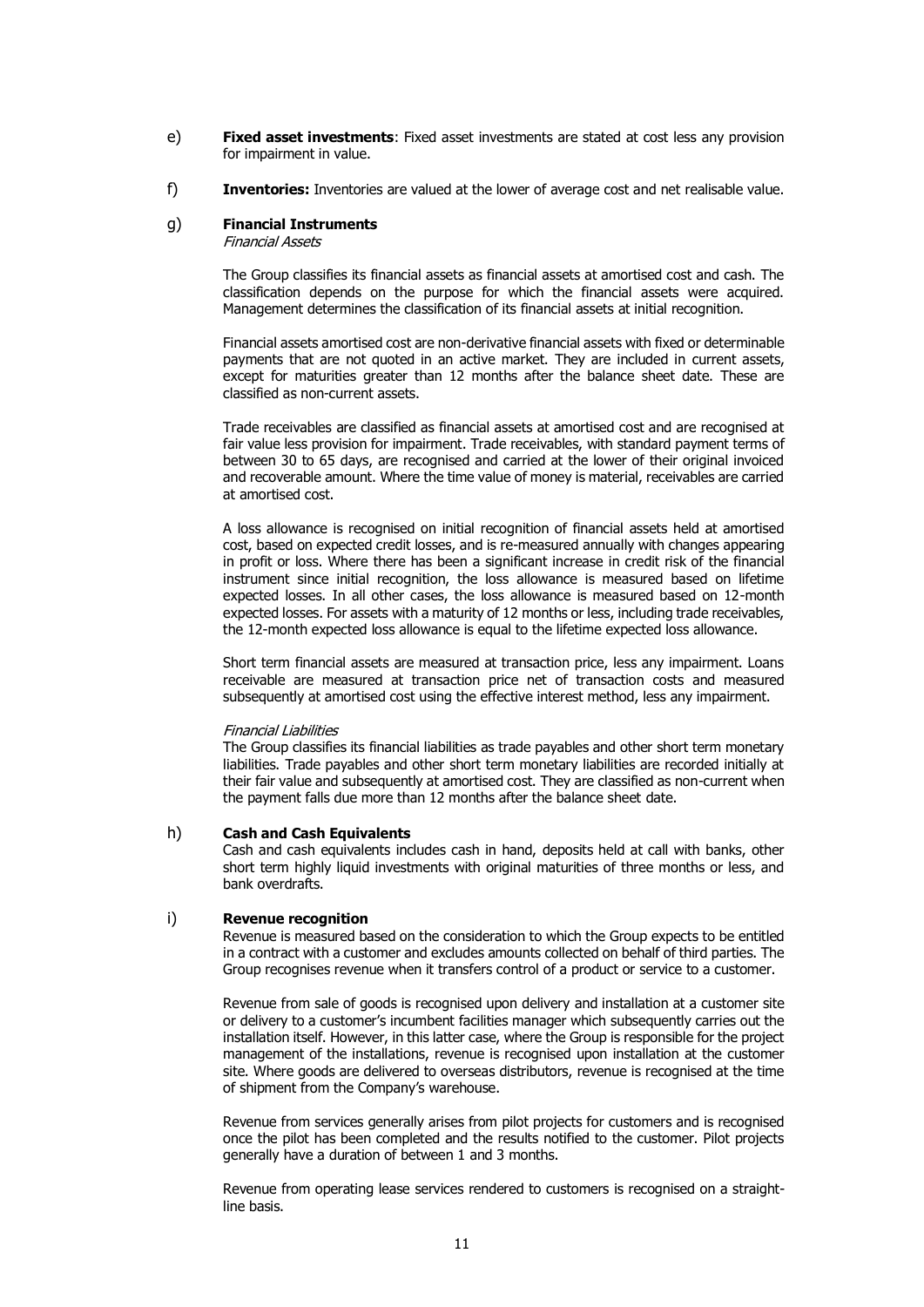Revenue is shown net of value-added tax, returns, rebates and discounts and after eliminating sales within the Group.

Interest income is accrued on a time basis by reference to the principal outstanding and at the effective interest rate applicable.

j) **Share-based payments**: The Group has applied the requirements of IFRS2 Share-based Payments. The Group issues options to certain employees. These options are measured at fair value (excluding the effect of non-market based vesting conditions) at the date of grant. The fair value determined at the grant date is expensed on a straight-line basis over the vesting period based on the Group's estimate of the shares that will eventually vest and adjusted for the effect of non-market based vesting conditions.

Fair value is measured by use of the Black-Scholes model. The expected life used in the model has been adjusted, based on management's best estimate for the effects of nontransferability, exercise restrictions and behavioural conditions.

k) **Operating leases (Group as lessee)**: At inception of a contract, the Group assesses whether a contract is, or contains a lease. A lease is defined as 'a contract, or part of a contract, that conveys the right to use an asset (the underlying asset) for a period of time in exchange for consideration'. At lease commencement date, the Group recognised a right of use asset and a lease liability on the balance sheet. The right of use asset is measured at cost, which is made up of the initial measurement of the lease liability, any initial direct costs incurred by the Group, an estimate of any costs to dismantle and remove the asset at the end of the lease and any lease made in advance of the lease commencement date (net of any incentives received).

The Group depreciates the right of use asset on a straight-line basis from the lease commencement date to the earlier of the end of the useful like of the right of use asset or the end of the lease term. The Group also assesses the right of use asset for impairment when such indicators exist. At the commencement date, the Group measures the lease liability at the present value of the lease payments unpaid at the date, discounted using the interest rate implicit in the lease if that rate is readily available or the Group's incremental borrowing rate. Lease payments included in the measurement of the lease liability are made up of fixed payments, variable payments based on an index or rate, amounts expected to be payable under a residual value guarantee, and payments arising from purchase and extension options reasonably certain to be exercised.

Subsequent to initial measurement, the liability will be reduced for payments made and increased for interest. It is remeasured to reflect any reassessment or modification, or if there are changes to fixed payments. When the lease liability is remeasured, the corresponding adjustment is reflected in the right of use asset, or profit and loss if the right of use asset is already reduced to zero.

The Group has elected to account for short-term leases and leases of low value assets using the practical expedients. Instead of recognising a right of use assert and lease liability, the payment in relation these are recognised as an expense in profit or loss on a straight-line basis over the lease term. applicable to operating leases where substantially all of the benefits and risks of ownership remain with the lessor are charged to profit and loss on the straight-line basis over the lease term.

l) **Operating leases (Group as lessor):** Assets leased to customers under operating leases are included in property, plant and equipment and are depreciated over their lease term down to their anticipated realisable value on a straight-line basis. Anticipated realisable values are regularly reassessed and the impact upon the depreciation charge is adjusted prospectively.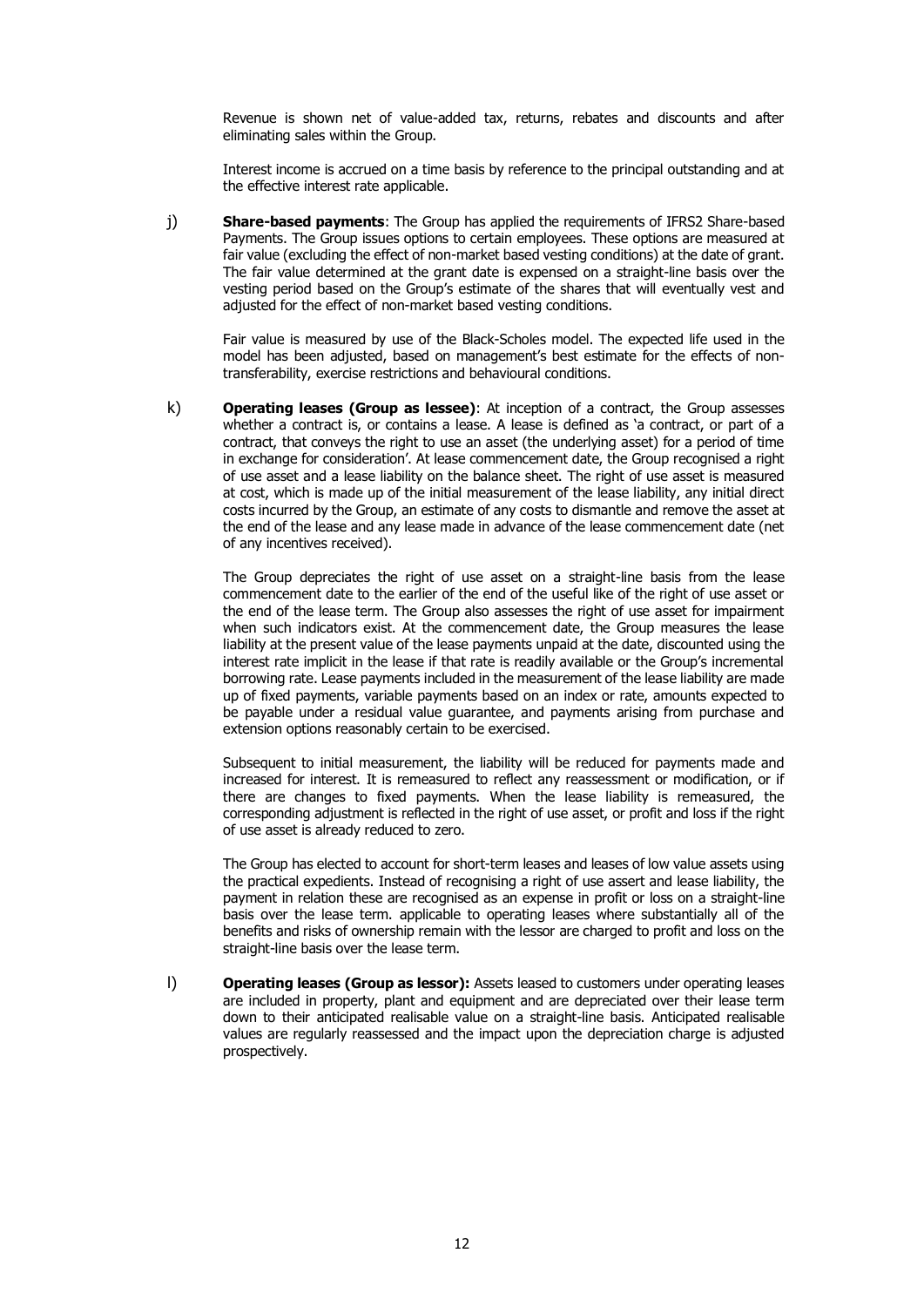m) **Taxation**: The charge for current tax is based on the results for the period as adjusted for items that are non-assessable or disallowed. It is calculated using rates that have been enacted or substantively enacted by the balance sheet date.

Deferred tax is accounted for using the balance sheet liability method in respect of temporary differences arising from differences between the carrying amount of assets and liabilities in the financial statements and the corresponding tax basis used in the computation of taxable profit. In principle, deferred tax liabilities are recognised for all taxable temporary differences and deferred tax assets are recognised to the extent that it is probable that taxable profits will be available against which deductible temporary differences can be utilised. Such assets and liabilities are not recognised if the temporary difference arises from goodwill or from the initial recognition (other than in a business combination) of other assets and liabilities in a transaction which affects neither the taxable profit nor the accounting profit.

Deferred tax liabilities are recognised for taxable temporary differences arising on investments in subsidiaries and associates, and interest in joint ventures, except where the Group is able to control the reversal of the temporary difference and it is probable that the temporary difference will not reverse in the foreseeable future.

Deferred tax is calculated at the rates that are expected to apply when the asset or liability is settled. Deferred tax is charged or credited in the statement of comprehensive income, except when it relates to items credited or charged directly to equity, in which case the deferred tax is also dealt with in equity.

Deferred tax assets and liabilities are offset when they relate to income taxes levied by the same taxation authority and the Group intends to settle its current tax assets and liabilities on a net basis.

n) **Foreign currencies:** Assets and liabilities in foreign currencies are translated into sterling at the rates of exchange ruling at the statement of financial position date. Transactions in foreign currencies are translated into sterling at the rate of exchange ruling at the date of transaction. Exchange differences are taken into account in arriving at the operating result.

Profit and losses of overseas subsidiary undertakings are translated into sterling at average rates for the year. The statements of financial position of overseas subsidiary undertakings are translated at the rate ruling at the statement of financial position date. Differences arising from the translation of Group investments in overseas subsidiary undertakings are recognised as a separate component of equity.

Net exchange differences classified as equity are separately tracked and the cumulative amount disclosed as a translation reserve.

The principal place of business of the Group is the United Kingdom with sterling being the functional currency.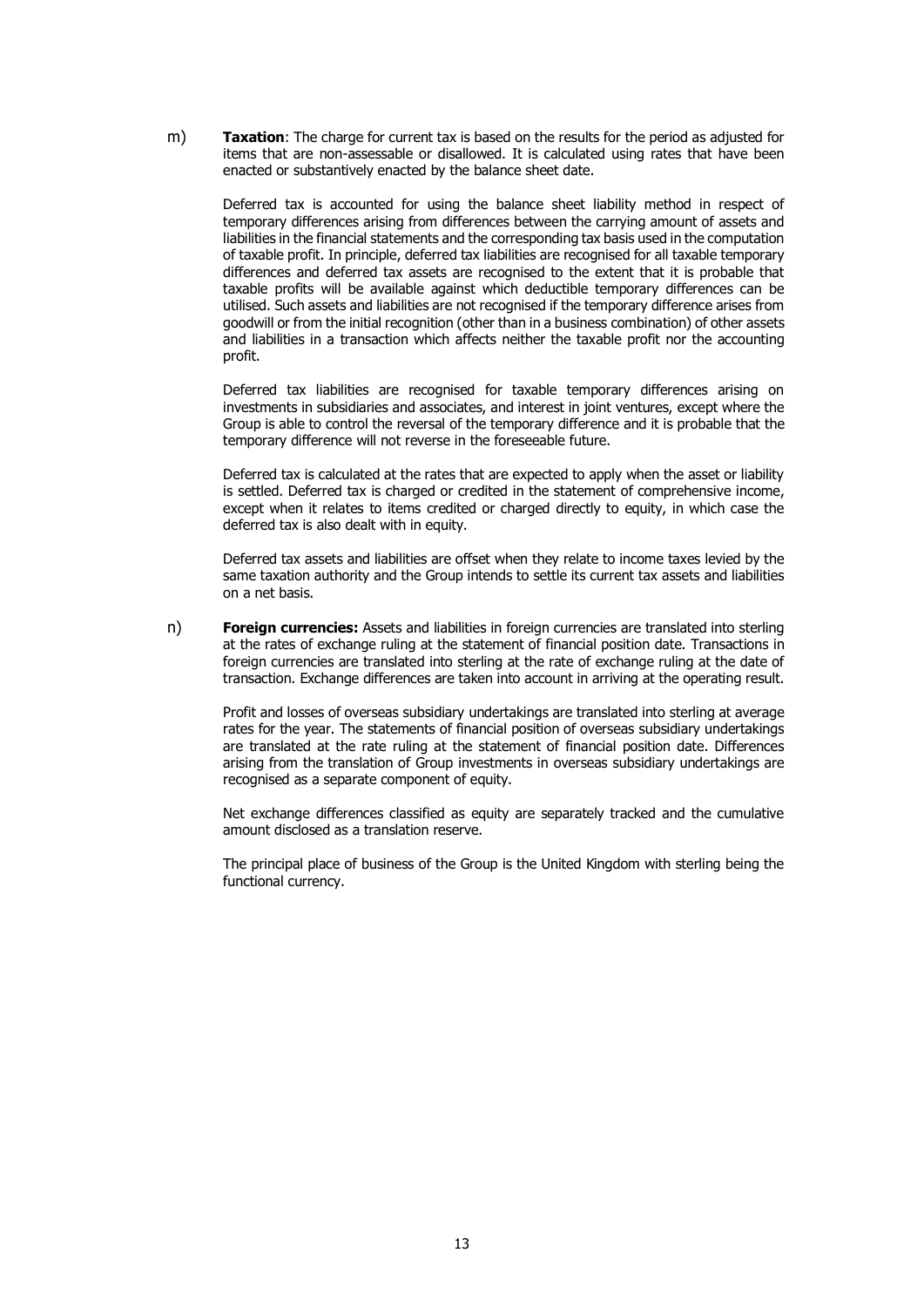### **2. Segmental reporting**

Based on risks and returns, the directors consider that the primary reporting business format is by business segment which is currently just the supply of energy efficiency products, as this forms the basis of internal reports that are regularly reviewed by the Company's chief operating decision maker in order to allocate resources to the segment and assess its performance. Therefore, the disclosures for the primary segment have already been given in interim financial information. The secondary reporting format is by geographical analysis by destination. Non-UK revenues amounted to £6k which were 5% of total revenues for the period.

During the period, sales to the Group's largest customers were as follows:

|            | Sales revenue | % of total<br>revenue |
|------------|---------------|-----------------------|
|            | £'000         |                       |
| Customer 1 | 76            | 63                    |
| Customer 2 | 13            |                       |
| Customer 3 | 10            | 8                     |
| Customer 4 | 5             | 4                     |

### **3. Loss per share**

The calculation of the basic loss per share is based on the loss attributable to the ordinary shareholders, divided by the weighted average number of shares in issue in the period.

|                                            | 6 months to      | 6 months to      | Year to        |
|--------------------------------------------|------------------|------------------|----------------|
|                                            | 31               | 31               | 30             |
|                                            | <b>December</b>  | <b>December</b>  | June           |
|                                            | 2021             | 2020             | 2021           |
|                                            | <b>Unaudited</b> | <b>Unaudited</b> | <b>Audited</b> |
|                                            | £'000            | £'000            | £'000          |
| Loss for the period<br>Basic and Diluted:  | (570)            | (310)            | (509)          |
| Weighted average number of shares in issue | 14,630,643       | 3,626,964        | 8,899,259      |
| Loss per share $-$ basic and diluted       | (3.90)P          | (8.55)p          | (5.73)p        |

### **4. Share capital**

The Company's issued Ordinary share capital is:

|                                        | Amount     | Number of<br>New Ordinary<br>Shares of 3p<br>each | Number of<br>Ordinary<br>Shares of<br>0.5p each | Number of<br>Deferred<br>Shares of<br>4.5p each | Number of<br>New Deferred<br>Shares of<br>0.49p each |
|----------------------------------------|------------|---------------------------------------------------|-------------------------------------------------|-------------------------------------------------|------------------------------------------------------|
| Allotted, called up and<br>fully paid: |            |                                                   |                                                 |                                                 |                                                      |
| At 31 December 2021                    | £3,354,074 | 14,720,168                                        |                                                 | 44,004,867                                      | 190,254,867                                          |
| At 30 June 2021                        | £3,349,697 | 14,574,451                                        | ۰.                                              | 44,004,867                                      | 190,254,867                                          |
| At 31 December 2020                    | £3,057,836 | 4,845,577                                         |                                                 | 44,004,867                                      | 190,254,867                                          |